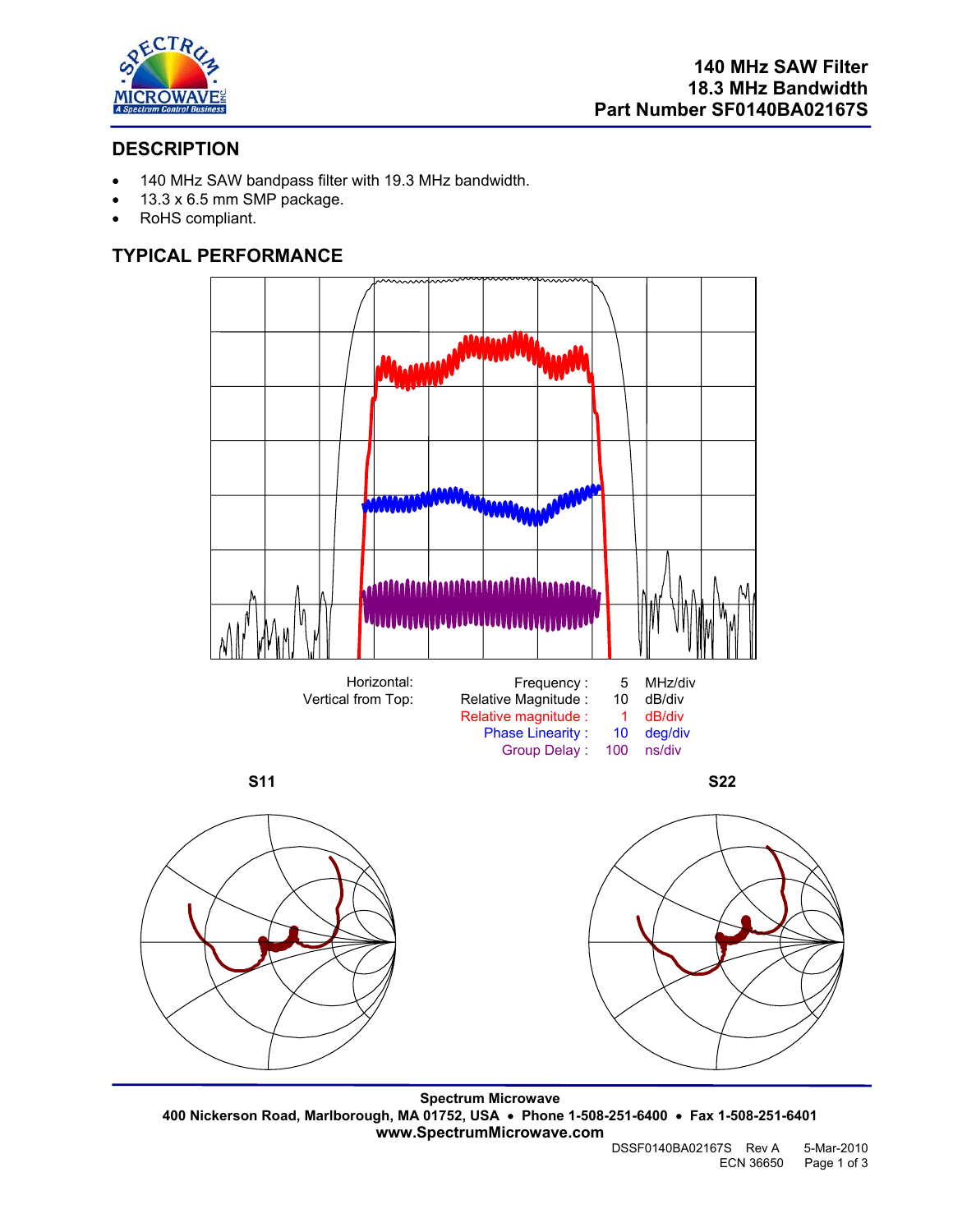

## **SPECIFICATION**

| Parameter                                  | <b>Min</b> | <b>Typ</b> | <b>Max</b> | <b>Units</b>    |
|--------------------------------------------|------------|------------|------------|-----------------|
| Center Frequency (Fc) <sup>1</sup>         |            | 140.0      |            | <b>MHz</b>      |
| Insertion Loss at Fc                       |            | 16         | 18         | dB              |
| Lower 3 dB Frequency                       |            | 128.90     | 130.35     | <b>MHz</b>      |
| Upper 3 dB Frequency                       | 149.65     | 150.90     |            | <b>MHz</b>      |
| Lower 47 dB Frequency                      | 125.50     | 126.30     |            | <b>MHz</b>      |
| Upper 47 dB Frequency                      |            | 153.70     | 154.50     | <b>MHz</b>      |
| Amplitude Ripple <sup>3</sup>              |            | 1.0        | 1.4        | $dB$ p-p        |
| Phase Linearity <sup>3</sup>               |            | 6          | 10         | deg p-p         |
| Group Delay Variation <sup>3,6</sup>       |            | 75         | 90         | ns p-p          |
| Input and Output Return Loss 3,4           | 8          | 12         |            | dB              |
| Rejection (0.3 to 5 MHz) $2.7$             | 35         | 37         |            | dB              |
| Rejection (5 to 125.5 MHz) $2.7$           | 47         | 54         |            | dB              |
| Rejection (154.5 to 399 MHz) $2.7$         | 47         | 54         |            | dB              |
| Rejection (399 to 441 MHz) $2.7$           | 35         | 37         |            | dB              |
| Rejection (441 to 1000 MHz) <sup>2,7</sup> | 47         | 54         |            | dB              |
| Source and Load Impedance                  |            | 50         |            | Ω               |
| <b>Ambient Temperature</b>                 |            | 25         |            | $\rm ^{\circ}C$ |

Notes: 1. Fixed reference.

- 2. Rejection can be greatly affected by PCB layout.
- 3. Defined over 131 to 149 MHz.
- 4. When matched in MNC test fixture.
- 5. Final test performed at 25˚C. Test limits will be guardbanded to insure full compliance over the temperature range.
- 6. With a 450 kHz smoothing aperture applied (2.5% of information bandwidth).
- 7. Includes spurious responses.

## **MAXIMUM RATINGS**

| <b>Parameter</b>            |     | vax |        |
|-----------------------------|-----|-----|--------|
| Storage Temperature Range   | -40 | 85  | $\sim$ |
| Operating Temperature Range | -40 | 60  | $\sim$ |
| Input Power Level           |     | 10  | dBm    |

#### **MATCHING CIRCUIT**



Notes:

1. Recommend the use of  $<sup>+</sup>/-2%$  tolerance components.</sup>

2. Component values shown are for guidance only and may change depending on board layout.

**Spectrum Microwave 400 Nickerson Road, Marlborough, MA 01752, USA** • **Phone 1-508-251-6400** • **Fax 1-508-251-6401 www.SpectrumMicrowave.com**